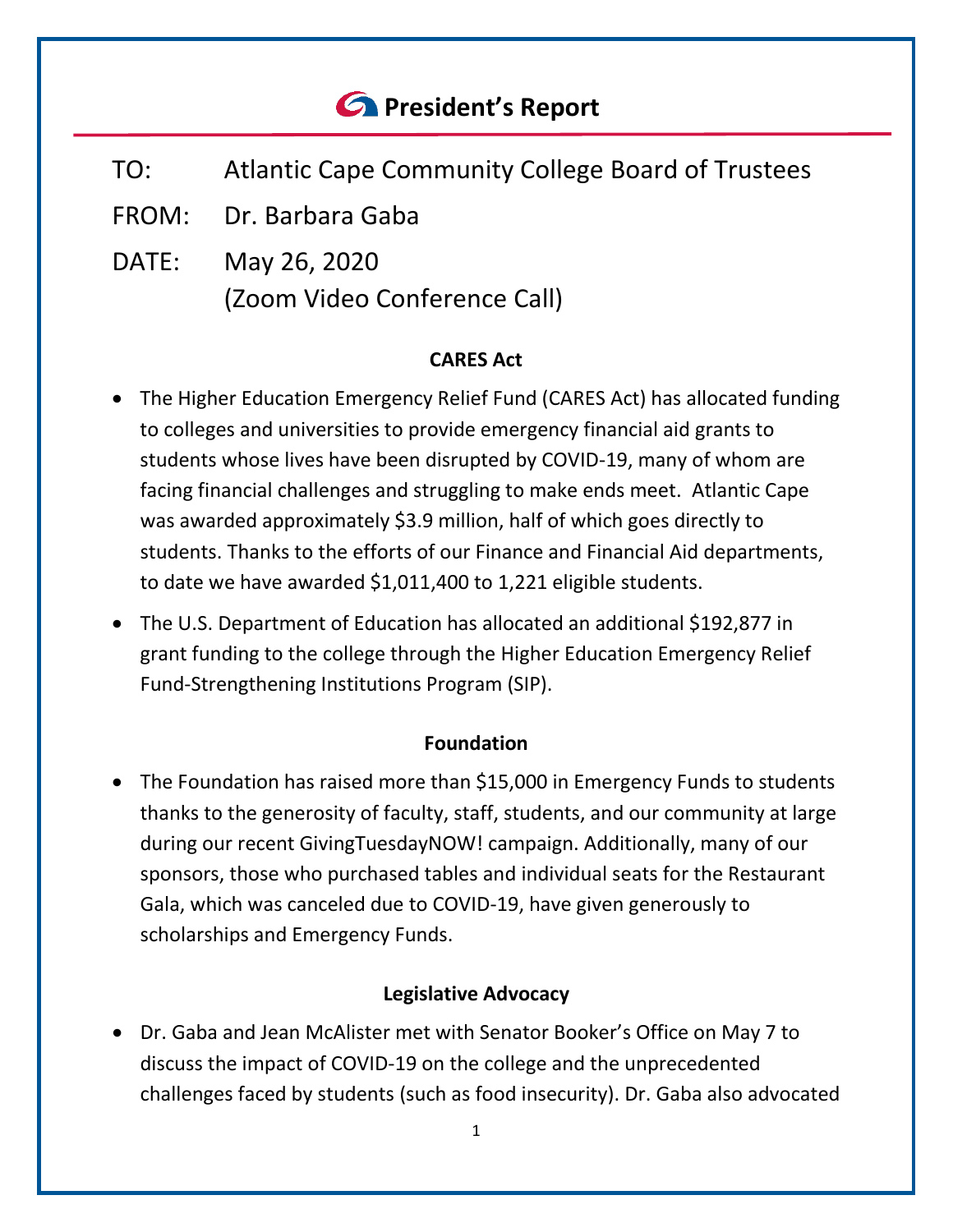for additional financial assistance needed because of COVD-19. While we are very grateful for the CARES Act funding, it carries with it many restrictions and does not help fund the gap we expect in our operating budget due to lower than budgeted enrollment and reduced State funding expected for next year.

#### **College-Wide Meeting**

- On May 21, Dr. Gaba hosted a *Virtual College-Wide Meeting* via Zoom with approximately 250 faculty and staff. An update was provided on the college's CARES Act funding and spending plan, Foundation fundraising, plans for Commencement, technology upgrades, construction plans, marketing, the Community College Opportunity Grant (CCOG), and the college budget.
- A question and answer period followed which resulted in positive discussion about moving the college forward.

#### **Commencement**

- It is of paramount importance to Atlantic Cape to formally recognize graduates for their achievements and hard work. However, it became clear that holding the traditional Commencement Ceremony on May 21 with a large gathering of people would not be in the best interest of the safety of the graduates and their families. With that in mind, Atlantic Cape will host a *Virtual Graduation* ceremony for the Class of 2020, which will be broadcast on YouTube and Facebook and will be available through the college's website on Thursday, June 11 at 6 p.m. With input from students, faculty, and staff, the college designed the *Virtual Graduation* with all the pomp and circumstance of a traditional ceremony including keynote speakers and the acknowledgment of graduates with dedicated slides that students can design.
- Additionally, our graduates asked to have an in-person celebration when we are able. We have partnered with Harrah's Waterfront Conference Center to hold the traditional Commencement Ceremony graduates on December 5 at 11 a.m. at the Waterfront Conference Center.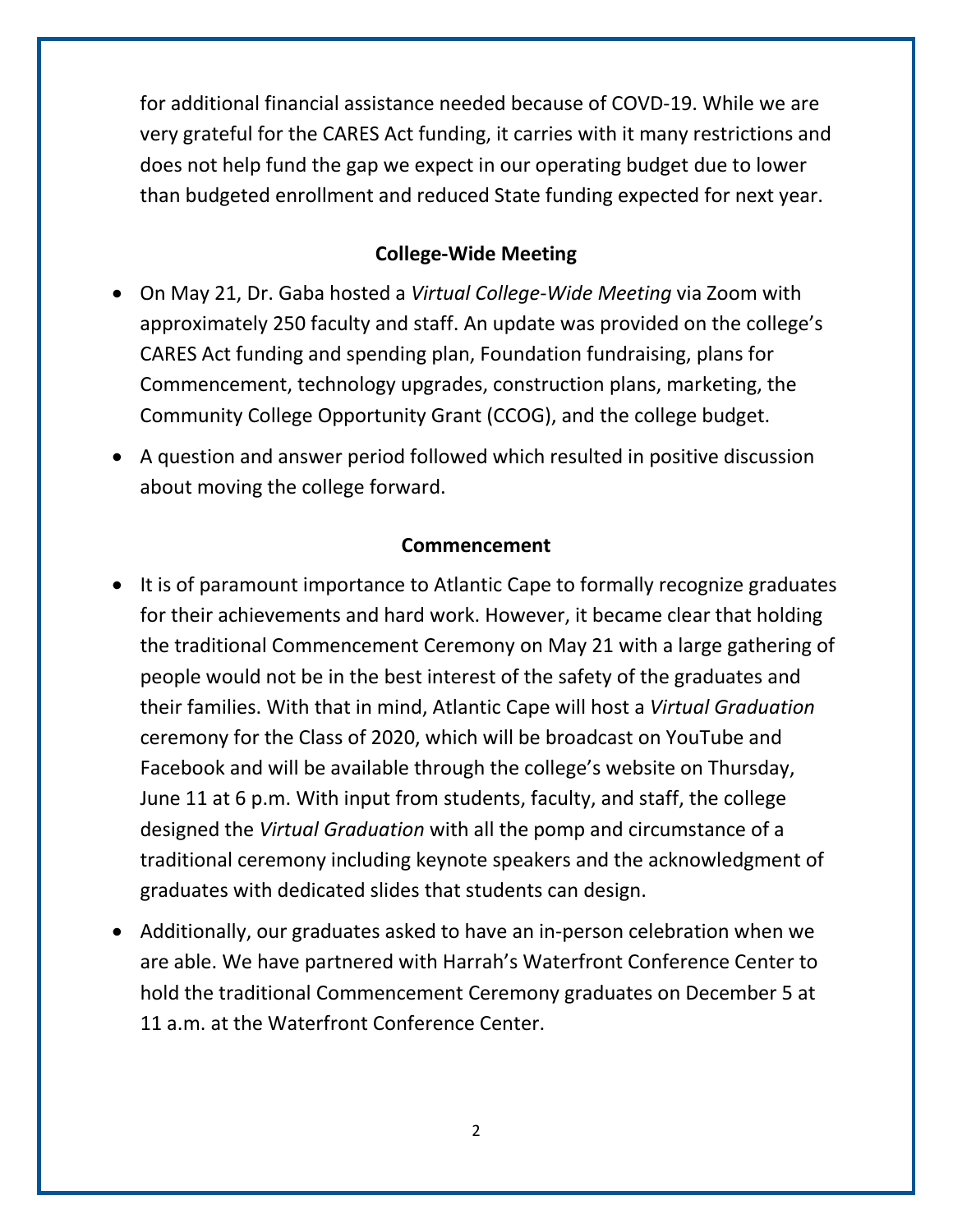# **Technology Upgrades**

# *Atlantic Cape Mobile App*

- As this pandemic continues, we have made a greater commitment to ensure that connecting with students, faculty, and staff is easier than ever before. After months of hard work and dedication by our Information Technology Services (ITS), Marketing, Student Affairs, and other teams, Atlantic Cape is excited to announce our new mobile app, *Atlantic Cape Connect*!
- Students can now find and register for classes, stay on top of deadlines, make payments online, connect with faculty and staff, and more. The free app is available on the Apple App Store, Google Play, and the Amazon Appstore [\(atlantic.edu/mobileapp\)](http://www.atlantic.edu/mobileapp/).

#### **Grants**

# *NSF Grant (Sub-Award)*

- As a sub-awardee with Rowan University, the college was awarded an NSF grant, *"Establishing the Foundations of Machine Self-Assessment for Real-Time Continual Learning on Edge Devices."* As a partner in the grant, five Atlantic Cape students in the Small Unmanned Aircraft Systems (sUAS) Field Technician Associate in Applied Science degree program will use an unmanned aircraft (drone) mounted with high definition cameras to collect images of Atlantic horseshoe crabs (Limulus Polyphemus), cranberries (Oxycoccus), and blueberries (Cyanococcus). The goal of the data collection is to develop datasets to be used for machine learning (specifically, object detection and counting).
- Under the direction of Atlantic Cape faculty, students will develop image acquisition plans and flight plans, and will execute data collection missions. Processed datasets will be made available online and licensed under a Public Domain Mark.

# *FY20 Perkins Equipment Extension*

• The College was granted a waiver from the Department of Education on the Perkins requirement to receive, install and have available equipment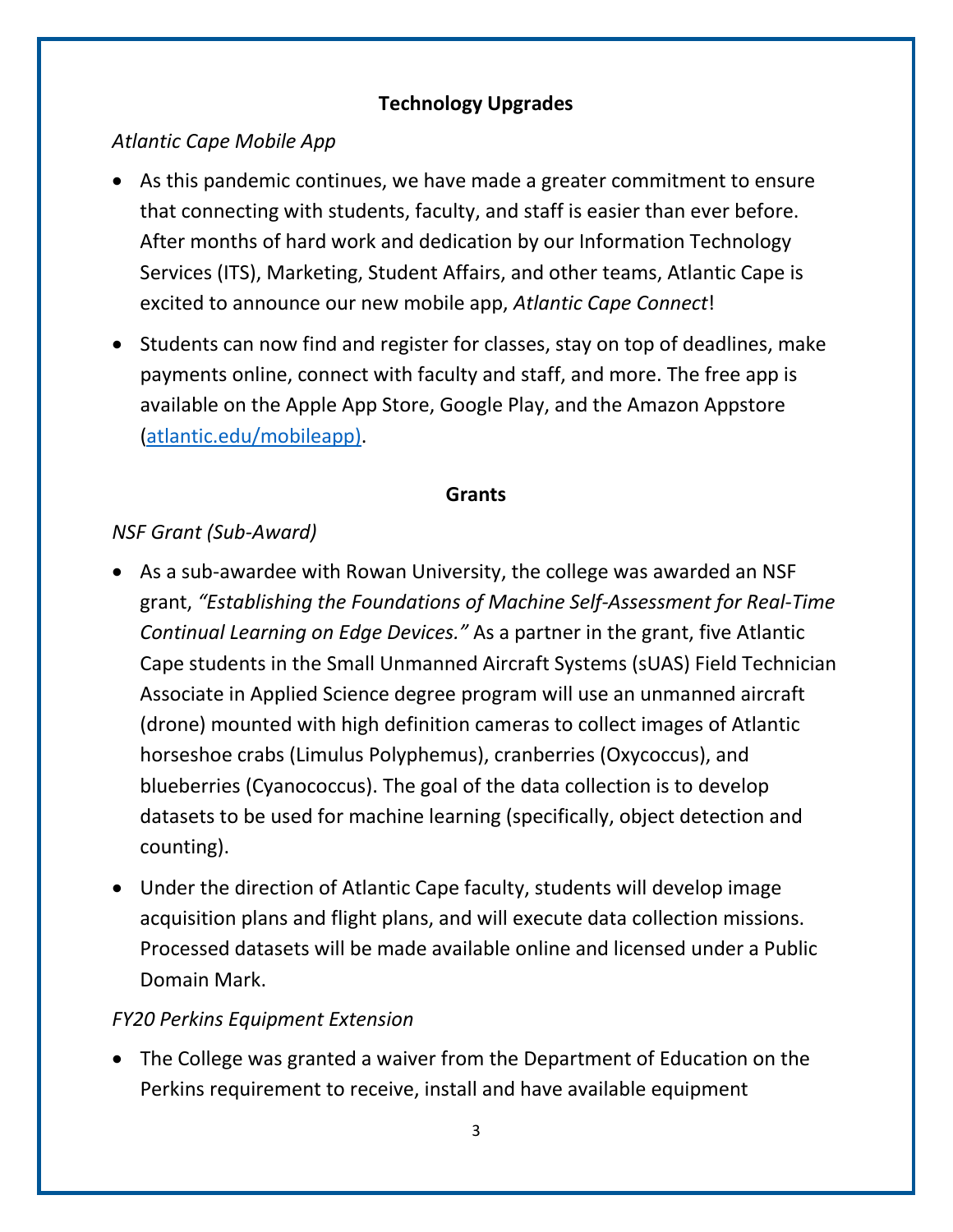purchased under the Perkins Grant by April 30, 2020. Due to COVID-19, we now have an extension until June 30, 2020.

## **Marketing**

• The Casino Reinvestment Development Authority (CRDA) will promote Atlantic Cape's 15-second promotion videos on all the screens that are running down the famous Atlantic City Boardwalk and electronic billboards in the area.

# **Community Outreach**

- The Workforce Development department hosted complimentary workshops to provide community members with information regarding workforce enhancements as well as leadership development. The six information sessions resulted in 166 registrants.
- Atlantic Cape collaborated with the *Hispanic Association of Atlantic County* to carry out two-separate food distributions. More than a 1,000 local Atlantic City families benefited from this project.
- *Fellowship of Churches* in partnership with Atlantic Cape provided food to Atlantic City residents in need. 350, 30lb boxes were distributed Saturday, April 18th and an additional 700 food boxes were distributed Saturday, May 9th.
- The college has partnered with the *Boys & Girls Club of Atlantic City* to develop the College Connect program: a free summer enrichment program for Boys & Girls Club teen members. Designed for high school juniors and seniors, the program aims to increase college access, aid and grant literacy, and scholarship preparation. This program will assist first generation students and those who lack general high school to college transition information through a series of college readiness workshops, career exploration opportunities, college tours, and diverse cultural experiences.
- Atlantic Cape provided free resume writing workshops to residents and members of the *Middle Township Economic Development Council*. Three workshops were delivered via Zoom.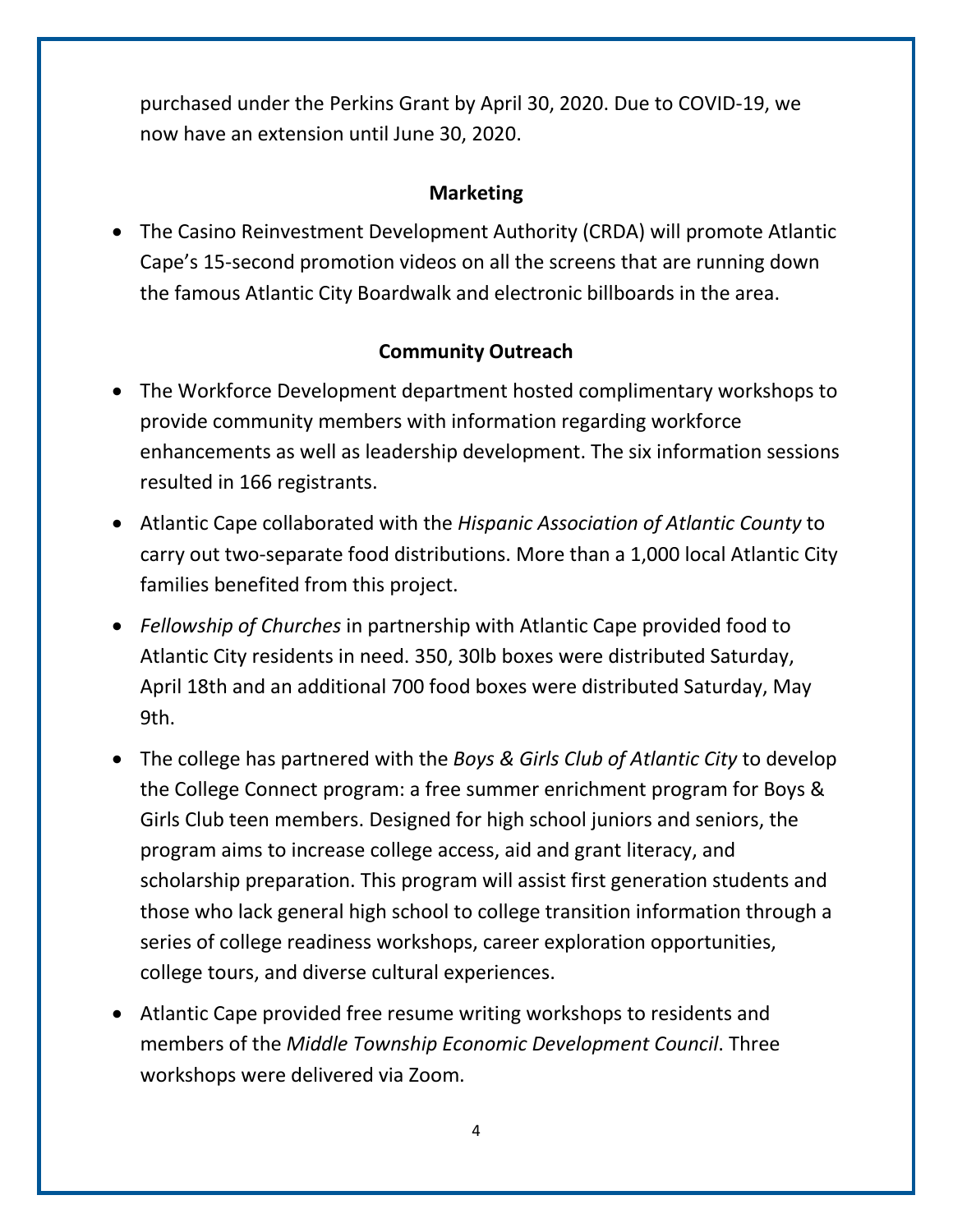- A virtual information session was provided to the *Court Appointed Special Advocates (CASA) for Children of Atlantic and Cape May Counties*. Over 30 youth advocates were in attendance and received a complete overview on educational resources and services available at Atlantic Cape.
- Our Chef Educators have prepared videos for cooking at home during COVID, which can be found on the College Website and social media.
	- o Chef Tedeschi: Barbeque Ribs
	- o Chef Chelius: Seasoned Croutons
	- o Chef Wohlman: Favorite Summer Beverages
- Chef McClay hosted a webinar on May 21, 2020 for local foodservice establishments on procedures for reopening restaurants when the "stay-athome" order is lifted. The panel of participants included David Craig from the Washington Inn representing the New Jersey Restaurant Association; Darren Mitchell, VP SBA Relationship Manager; Jill Miles, Atlantic County Board of Health; and Christina Fuentes, NJ Economic Development Authority.
- Chef Mc Clay hosted a live cooking demonstration for the American Association of University Women (AAUW) of Atlantic and Cape May Counties. Thirty people attended her preparation of Pork Milanese.

## **Student and Alumni Accomplishments**

## *Douglas Williams Profiled in Food & Wine Magazine*

• Food & Wine Magazine has named Academy of Culinary Arts alumnus Douglass Williams a Best New Chef of 2020! He is the Chef/Owner of Mida in Boston's South End neighborhood. Food & Wine wrote, "Douglass Williams is a master of texture, almost at a molecular level. It's deeply apparent throughout the menu at Mida, Williams' Italian restaurant on the border of Boston's affluent South End and Roxbury, an African American neighborhood." The article can be viewed [here.](https://www.foodandwine.com/chefs/best-new-chefs-2020-douglass-williams)